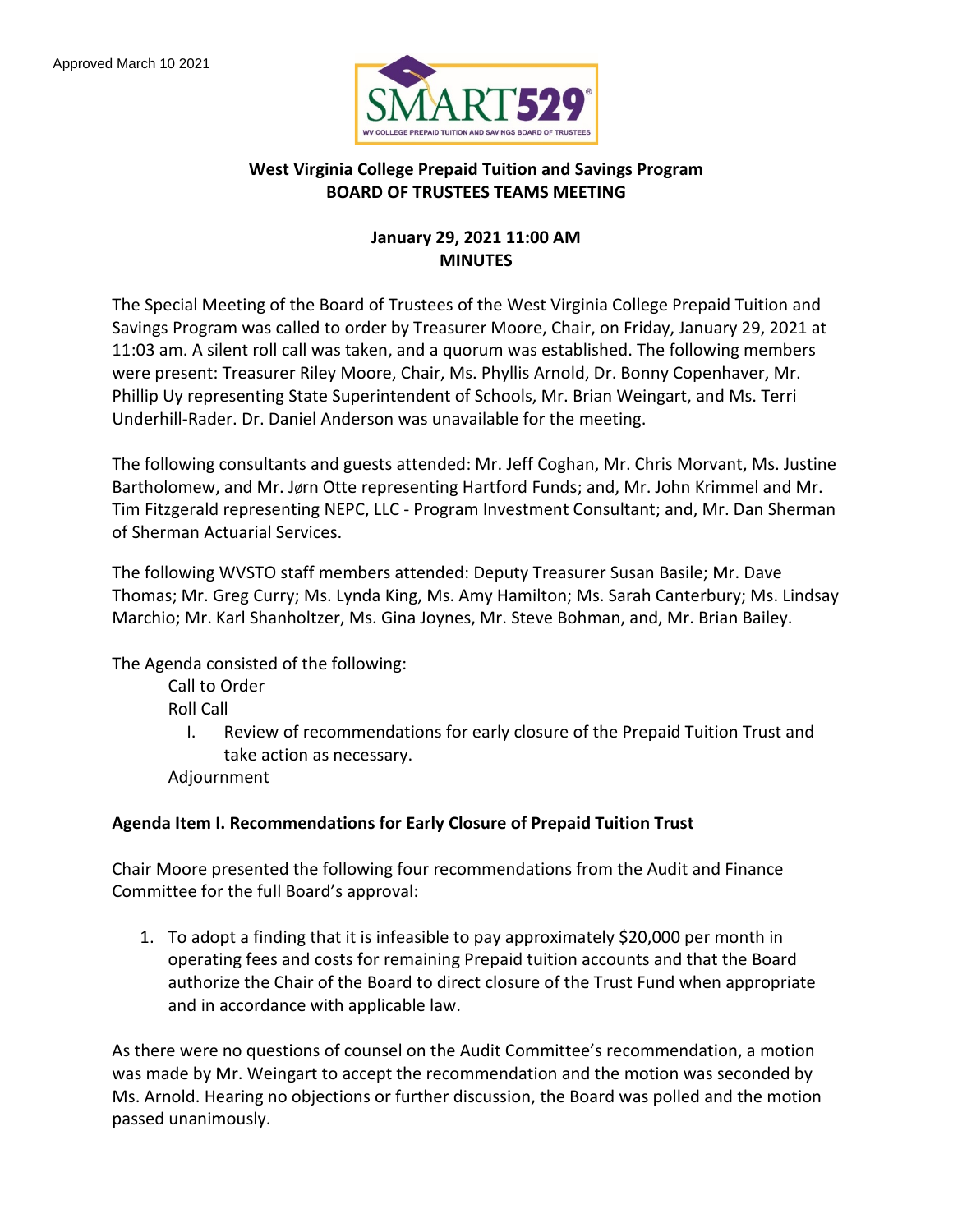2. Authorize the Chair to direct the Board staff to administer a buyout of all remaining plan units whereby all account owners receive a lump sum final payment at the appropriate time for the remaining plan units using the same valuation and procedures used in the Prepaid buyout in April 2020.

As there were no questions of counsel on the Audit Committee's recommendation, a motion was made by Dr. Copenhaver to accept the proposal and seconded by Mr. Weingart. Hearing no objections or further discussion, the Board was polled and the motion passed unanimously.

3. Authorize the Chair to terminate the State Treasurer's Office contract with The Hartford to manage the Prepaid Tuition Plan when the management contract becomes unnecessary due to the termination of the Prepaid Tuition Trust Fund.

As there were no questions of counsel on the Audit Committee's recommendation, the motion was made by Mr. Weingart to accept the proposal and seconded by Dr. Copenhaver. Hearing no objections or further discussion, the Board was polled and the motion passed unanimously.

4. Authorize the Board's staff to direct the transfer of the Prepaid Tuition Trust escrow funds from the West Virginia Board of Treasury Investments (BTI) Short-Term Bond Fund to the BTI Money Market Pool for all proper purposes.

As there were no questions of counsel or the investment consultant on the Audit Committee's recommendation, the motion was made by Ms. Arnold to accept the proposal and was seconded by Mr. Weingart. Hearing no objections or further discussion, the Board was polled and the motion passed unanimously.

There being no further business, a motion to adjourn was made by Dr. Copenhaver and seconded by Mr. Weingart. The motion passed unanimously, and the meeting was adjourned at 11:15 AM.

Approved March 10, 2021 Treasurer Riley Moore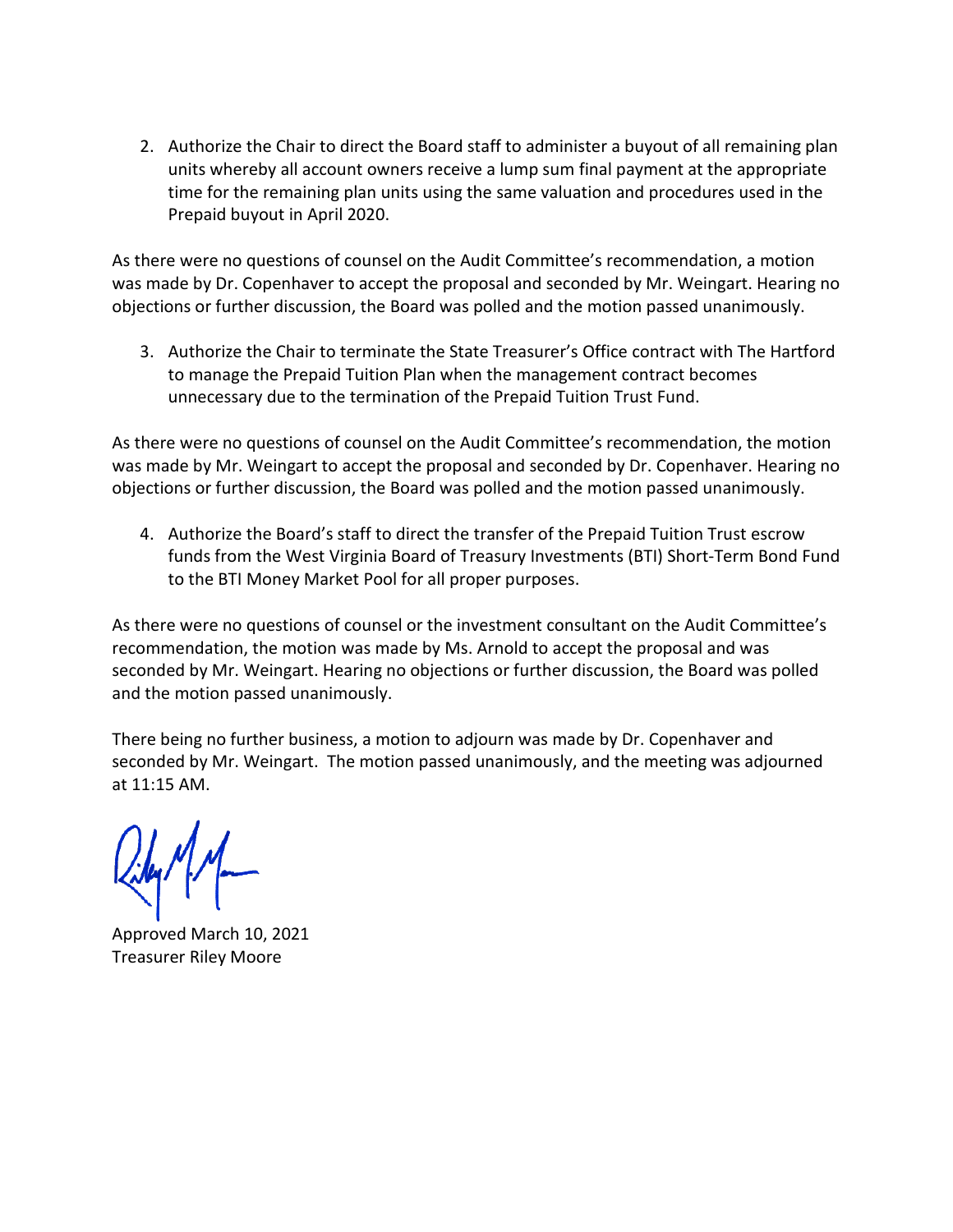

**Wirginia College Prepaid Tuition and Savings Program West Virginia State Treasurer – Riley Moore**



# **Special Meetings via MICROSOFT TEAMS Friday, January 29, 2021**

## **Audit & Finance Committee**

Time: 9:00 am

Treasurer Moore Phyllis Arnold Bonny Copenhaver Brian Weingart

## **BOARD OF TRUSTEES**

Time: 11:00 am

Treasurer Moore Phyllis Arnold Bonny Copenhaver Phillip Uy for Superintendent Burch Terry Underhill Rader Brian Weingart

\_\_\_\_\_\_\_\_\_\_\_\_\_\_\_\_\_\_\_\_\_\_\_\_\_\_\_\_\_\_\_\_\_\_\_\_\_\_\_\_\_\_\_\_\_\_\_\_\_\_\_\_\_\_\_\_\_\_\_\_\_\_\_\_\_\_\_\_\_\_\_\_\_\_\_\_\_\_\_\_

\_\_\_\_\_\_\_\_\_\_\_\_\_\_\_\_\_\_\_\_\_\_\_\_\_\_\_\_\_\_\_\_\_\_\_\_\_\_\_\_\_\_\_\_\_\_\_\_\_\_\_\_\_\_\_\_\_\_\_\_\_\_\_\_\_\_\_\_\_\_\_\_\_\_\_\_\_\_\_

Not attending: Dan Anderson Bob Galloway - RESIGNED

**Join on your computer or mobile app [Click here to join the meeting](https://teams.microsoft.com/l/meetup-join/19%3ameeting_OTEzZGE0NGMtZTVmNC00NjBjLWIwODQtZWJjNTU5ZmM4MjQx%40thread.v2/0?context=%7b%22Tid%22%3a%22fc94f18b-f843-4fb4-98d1-d83329fc0c2c%22%2c%22Oid%22%3a%228655c010-26f7-4b3b-af52-28222d3f492e%22%7d) Or call in (audio only)** [+1 681-245-7133](tel:+16812457133,,243992334#%20) Phone Conference ID: 243 992 334#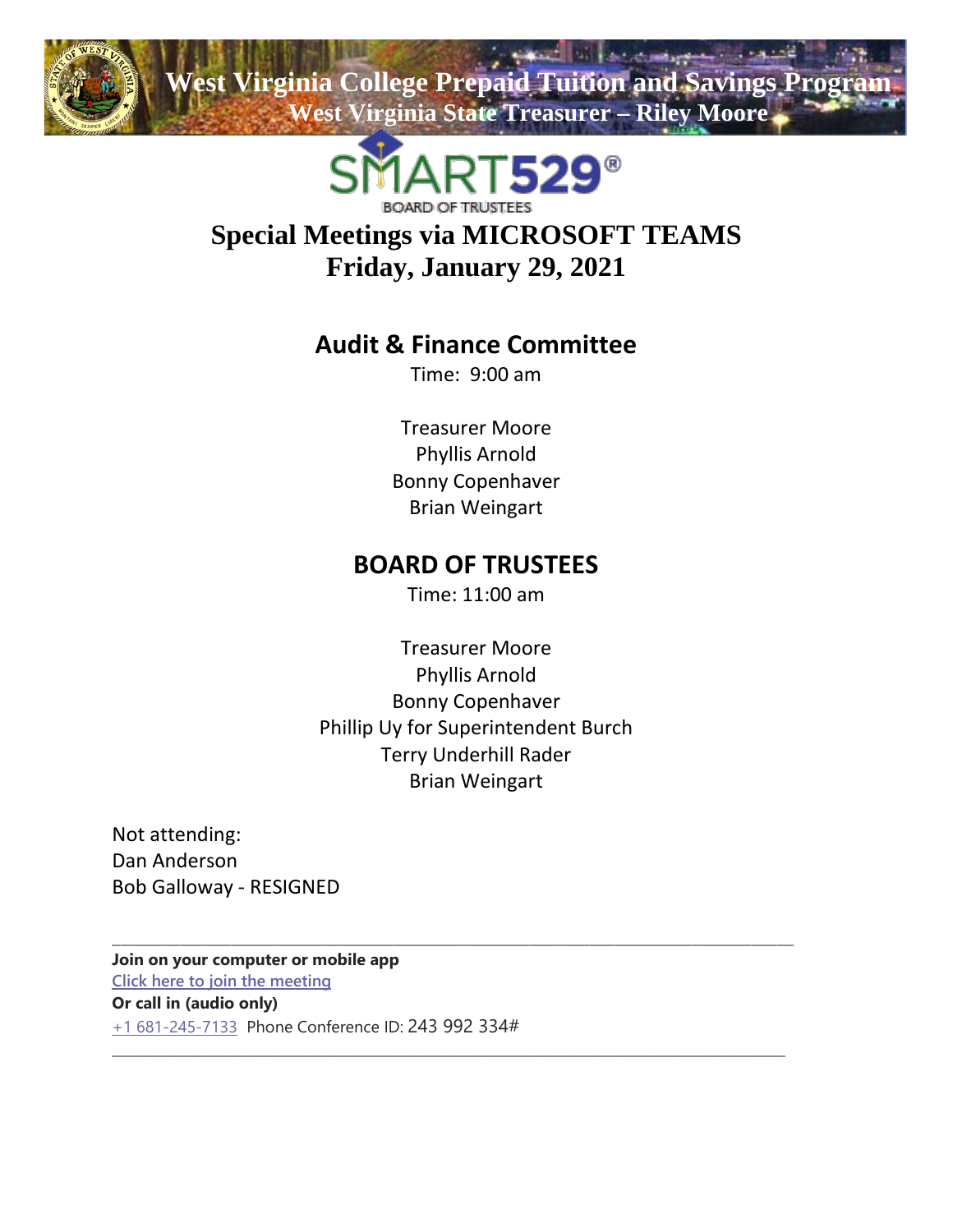

# **Special Audit & Finance Committee Meeting**

## Friday, January 29, 2021 9:00 am

Treasurer's Conference Room ~ 315 70<sup>th</sup> Street SE Charleston WV

## **Agenda**

- I. Call to Order
- II. Roll Call Declare Quorum
- III. Review of recommendations for Prepaid Tuition Trust Plan closure and take action as necessary
- IV. Adjournment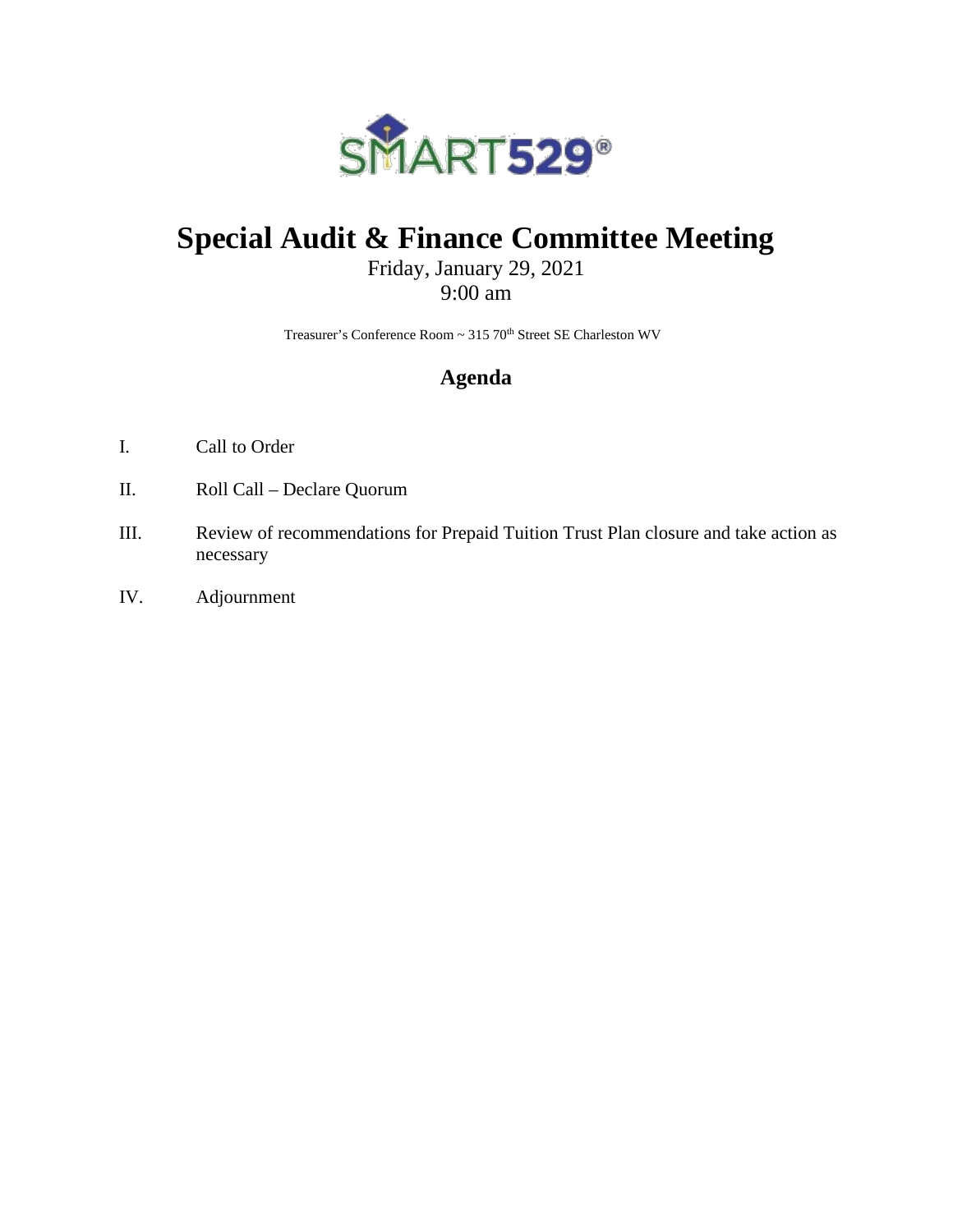

# **Special Board Meeting**

Friday, January 29, 2021 11:00 am

Treasurer's Conference Room ~ 315 70<sup>th</sup> Street SE Charleston WV

## **Agenda**

- I. Call to Order
- II. Roll Call Declare Quorum
- III. Review of recommendations for Prepaid Tuition Trust Plan closure and take action as necessary
- IV. Adjournment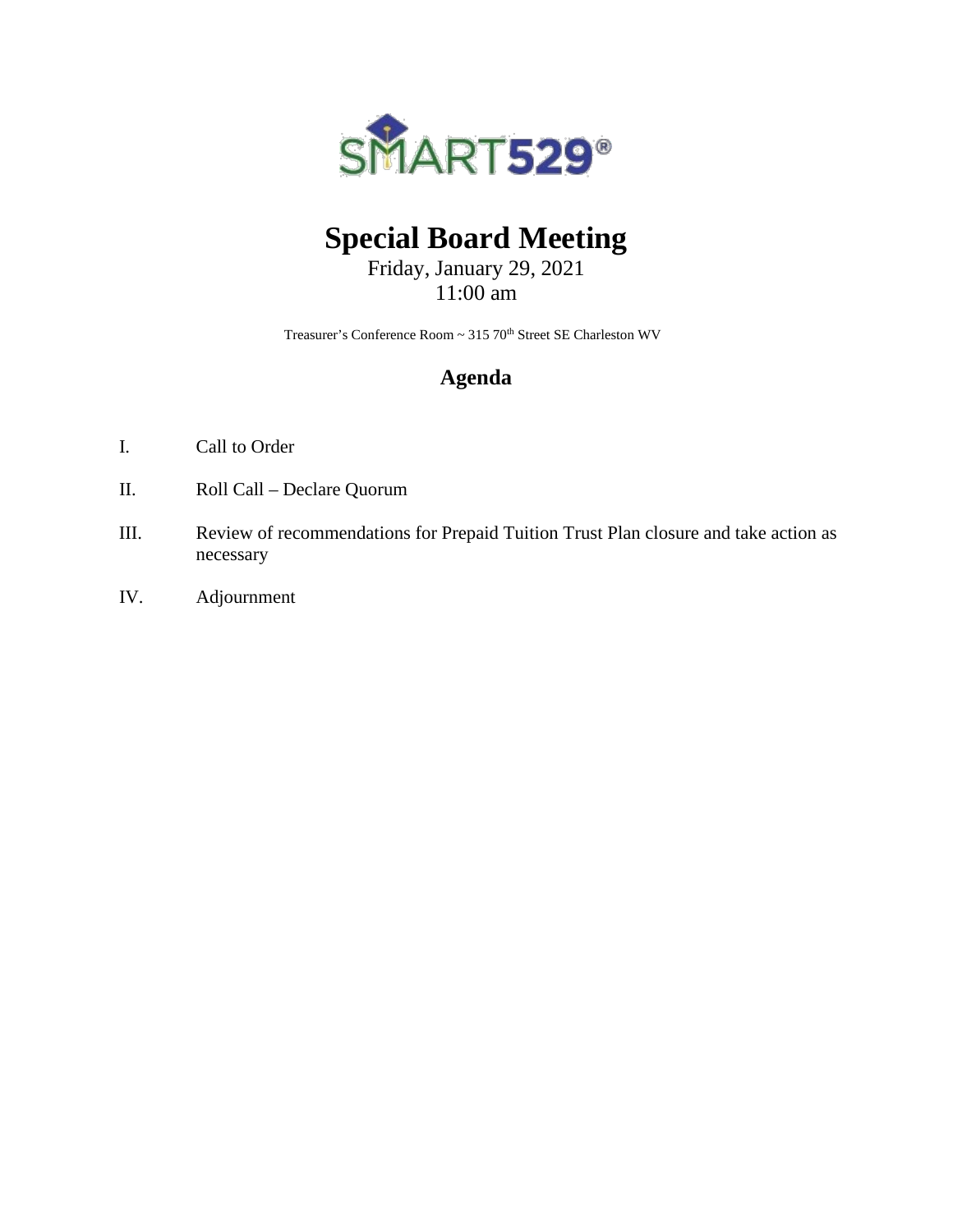

**To:** West Virginia Prepaid Tuition and College Savings Plan Board of Trustees

**From:** Tim Fitzgerald and John Krimmel

**Date:** January 27, 2021

**Subject:** West Virginia Prepaid Tuition Trust Fund Early Termination

#### **Recommendation**

NEPC recommends that the Board terminate the West Virginia Prepaid Tuition Trust Fund (WV PTTF) in September 2021, approximately 10 months earlier than the final program termination date of June 30, 2022. Remaining prepaid account holders shall receive final payment for all units remaining in their prepaid plan accounts on or about September 30, 2021. Further, NEPC recommends that the WV PTTF Staff be authorized to take all necessary actions to complete the program termination, including but not limited to, directing when funds should be transferred from the West Virginia Board of Treasury Investments (BTI) Short-Term Bond Fund to the BTI Money Market Fund for all proper purposes and terminating The Hartford's contract pertaining to its management of the Prepaid Tuition Plan on behalf of the West Virginia State Treasurer's Office, as this is necessary to permit The Hartford to terminate the services of the third-party vendor administering the Plan.

#### **Background**

According to West Virginia Code §18-30-6, the Prepaid Tuition Trust Fund shall continue in existence until terminated by the Legislature as it determines or by the Board upon determining that continued operation is infeasible. It is NEPC's belief that the administrative cost associated with record keeping the remaining contracts is cost prohibitive and impracticable on a go forward basis.

#### **Discussion**

Over the past year, the Board has had several discussions relating to an acceleration of the final program termination date. In 2019, a buyout option was presented to contract holders offering an early payout for their remaining units at \$4808.00 per unit. This successful endeavor resulted with fewer contracts remaining in the program. Early program termination would be beneficial on several levels. First, administrative costs incurred for recordkeeping services would be eliminated earlier than scheduled saving the State significant dollars. Second, the program currently enjoys a surplus of assets when including the Escrow balances. Incurring continuing costs to operate the Plan now that adequate funding is available to make final payment of \$4,808.00 per unit to remaining account owners is imprudent, making continued operation of the Plan infeasible. Finally, returning greater surplus assets to the General Revenue Fund, earlier than anticipated, would be a positive development for the State.

We believe that WV PTTF Staff should be afforded discretion to work with the program manager, The Hartford, the West Virginia Board of Trustees (WV BTI), or any other entity to facilitate program termination.

We look forward to discussing our recommendation with the Audit & Finance Committee and Board of Trustees during their scheduled meetings on January 29, 2021.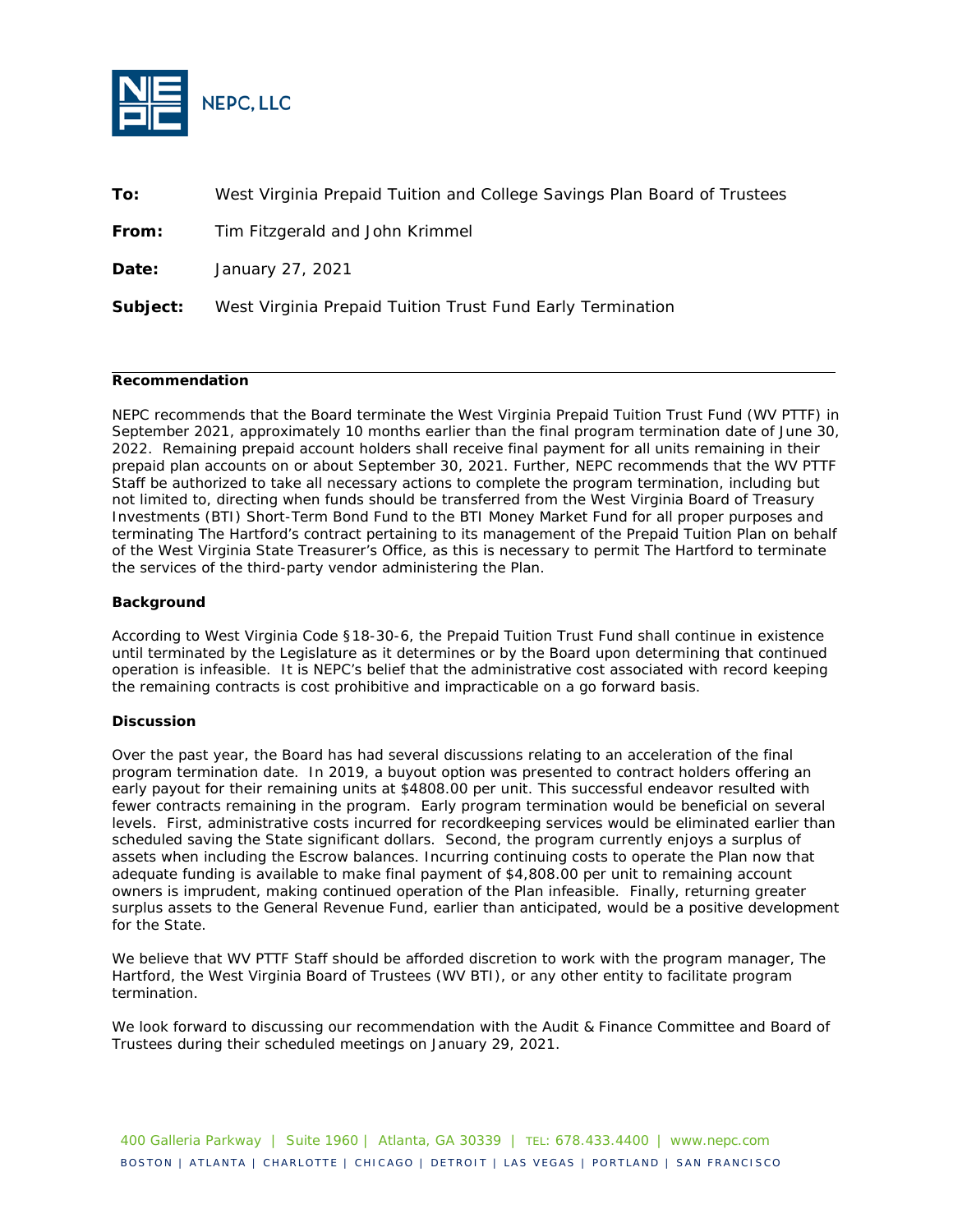| Intuition monthly charge for any services rendered until contract terminated | 20,000 |
|------------------------------------------------------------------------------|--------|

**Intuition Cost**

|                                                 | <b>All Accounts Paid</b> |                | <b>All Accounts Paid</b> |               |  |
|-------------------------------------------------|--------------------------|----------------|--------------------------|---------------|--|
| Payments January 1, 2021 thru January 31, 2023: |                          | Sept. 30, 2021 |                          | June 30, 2022 |  |
| Jan-21                                          | \$                       | 20,000         | \$                       | 20,000        |  |
| <b>Feb-21</b>                                   | \$                       | 20,000         | \$                       | 20,000        |  |
| <b>Mar-21</b>                                   | \$                       | 20,000         | \$                       | 20,000        |  |
| Apr-21                                          | \$                       | 20,000         | \$                       | 20,000        |  |
| $May-21$                                        | \$                       | 20,000         | \$                       | 20,000        |  |
| <b>Jun-21</b>                                   | \$                       | 20,000         | \$                       | 20,000        |  |
| $Jul-21$                                        | \$                       | 20,000         | \$                       | 20,000        |  |
| <b>Aug-21</b>                                   | \$                       | 20,000         | \$                       | 20,000        |  |
| <b>Sep-21</b>                                   | \$                       | 20,000         | \$                       | 20,000        |  |
| Oct-21                                          | \$                       | 20,000         | \$                       | 20,000        |  |
| <b>Nov-21</b>                                   | \$                       | 20,000         | \$                       | 20,000        |  |
| <b>Dec-21</b>                                   | \$                       | 20,000         | \$                       | 20,000        |  |
| Jan-22                                          | \$                       | 20,000         | \$                       | 20,000        |  |
| <b>Feb-22</b>                                   | \$                       | 20,000         | \$                       | 20,000        |  |
| Mar-22                                          | \$                       |                | \$                       | 20,000        |  |
| Apr-22                                          | \$                       |                | \$                       | 20,000        |  |
| May-22                                          | \$                       |                | \$                       | 20,000        |  |
| <b>Jun-22</b>                                   | \$                       |                | \$                       | 20,000        |  |
| <b>Jul-22</b>                                   | \$                       |                | \$                       | 20,000        |  |
| Aug-22                                          | \$                       |                | \$                       | 20,000        |  |
| <b>Sep-22</b>                                   | \$                       |                | \$                       | 20,000        |  |
| Oct-22                                          | \$                       |                | \$                       | 20,000        |  |
| <b>Nov-22</b>                                   | \$                       |                | \$                       | 20,000        |  |
| <b>Dec-22</b>                                   | \$                       |                | \$                       | 20,000        |  |
| <b>Jan-23</b>                                   | \$                       |                | \$                       | 20,000        |  |
| <b>Feb-23</b>                                   | \$                       |                | \$                       | 20,000        |  |
| <b>Total Payments</b>                           | \$                       | 280,000        | \$                       | 520,000       |  |
|                                                 |                          |                |                          |               |  |

**Estimated Intuition Cost Savings If All Accounts Paid Out In Sept. 2021 \$ 240,000**